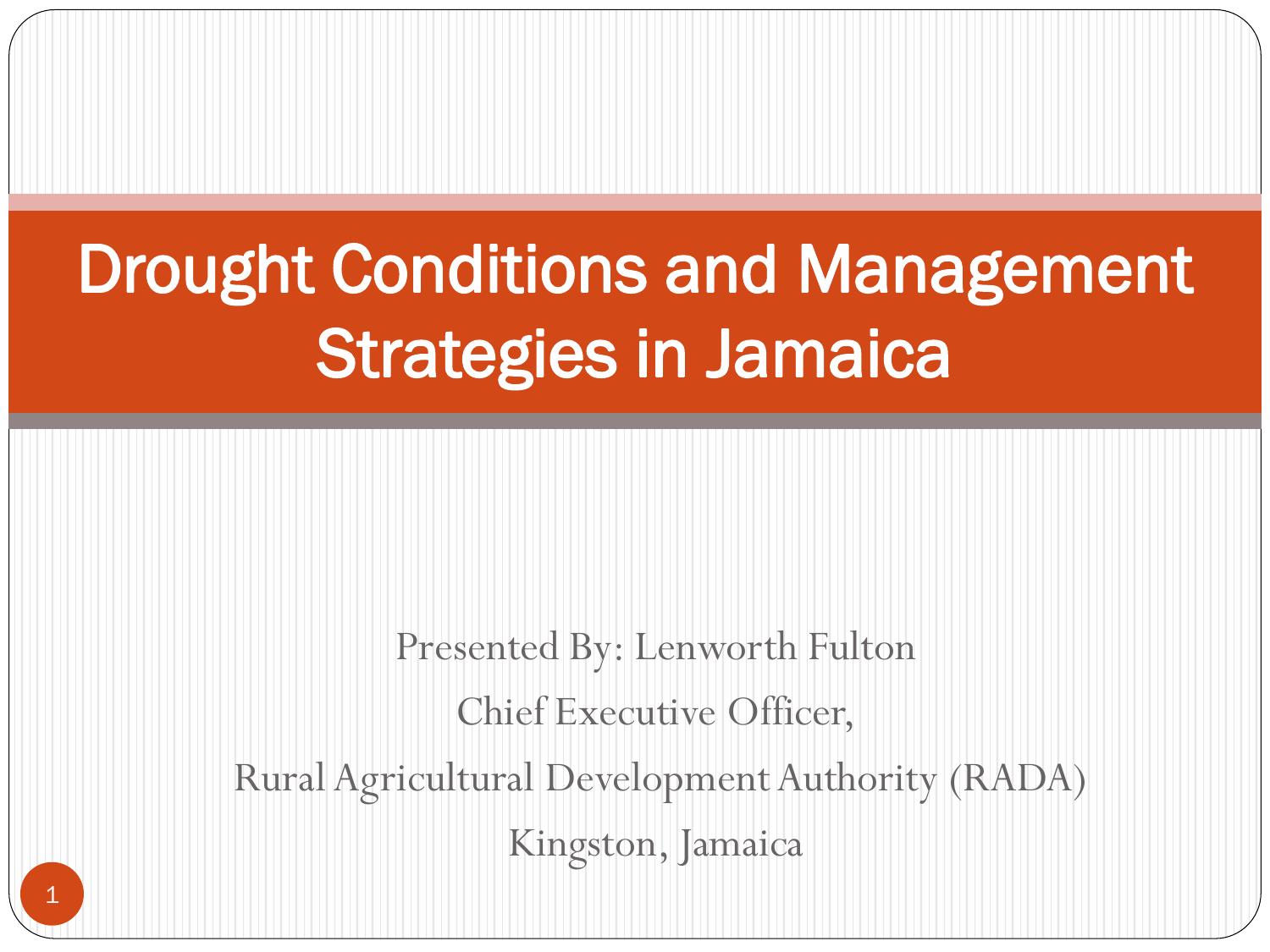# **Background**

- Jamaica lies within the Atlantic hurricane belt.
- The island experiences a bi-modal rainfall pattern with distinct dry and rainy periods, the southern coast experiencing much less annual rainfall levels than the rain shadow north.
- Over the past 2 decades, the frequency and intensity of natural disasters including drought directly affecting Jamaica have risen significantly.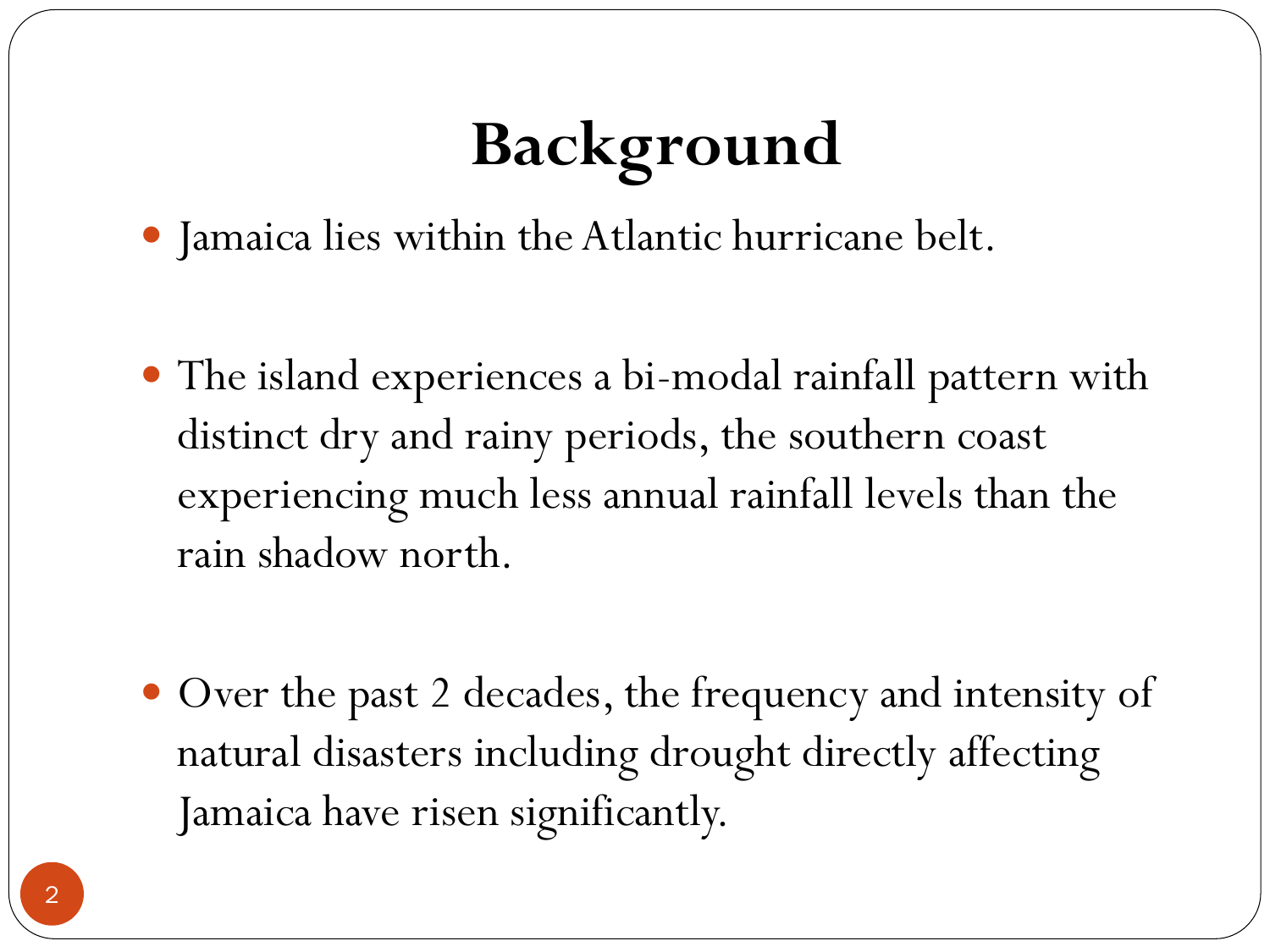#### **Drought Monitoring and Early Warning Systems**

÷.

- The Climate Branch of the Meteorological Service in Jamaica maintains a rainfall network of nearly four hundred rain gauges and rainfall recorders located strategically across the island.
- From the information collected the values for the island's drought Index are computed. This index is used to determine the onset, intensity and end of a drought in Jamaica.
- Monthly electronic Agromet Bulletins are issued to assist stakeholders with information on rainfall and drought 3 conditions.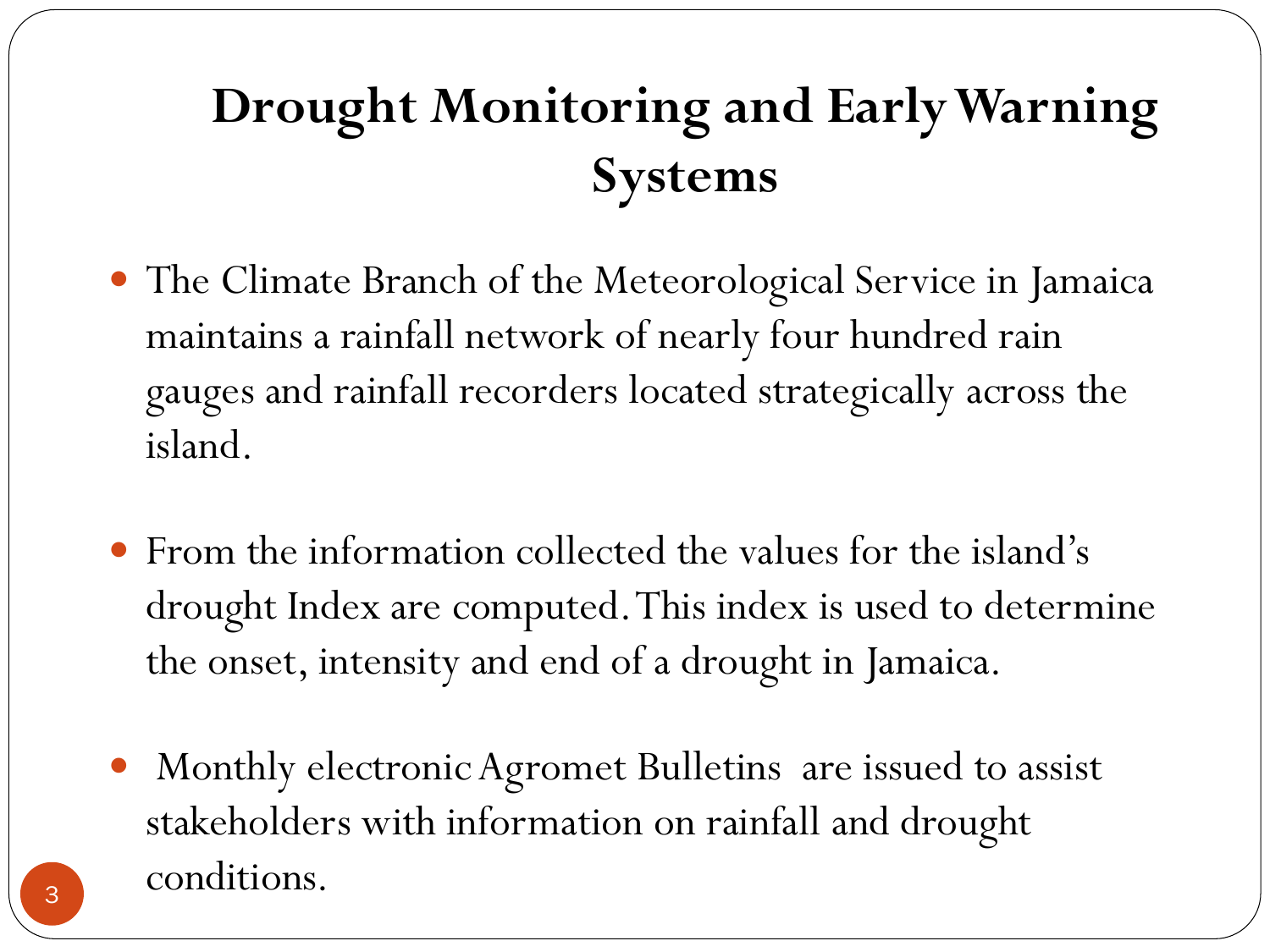### **Vulnerability Assessment**

Jamaica is particularly vulnerable to the drought hazard due to the following reasons:

- Jamaica relies heavily on agriculture.
- Predominant number of approximately 260 ,000 farmers in Jamaica fall in the category of small, rain-dependent farms, with less than two  $(2)$  hectares in size.
- The increase in Jamaica's population due to urbanization, has led to a greater increase in demand for an already limited supply of water.
- Limited/poor national water storage systems.